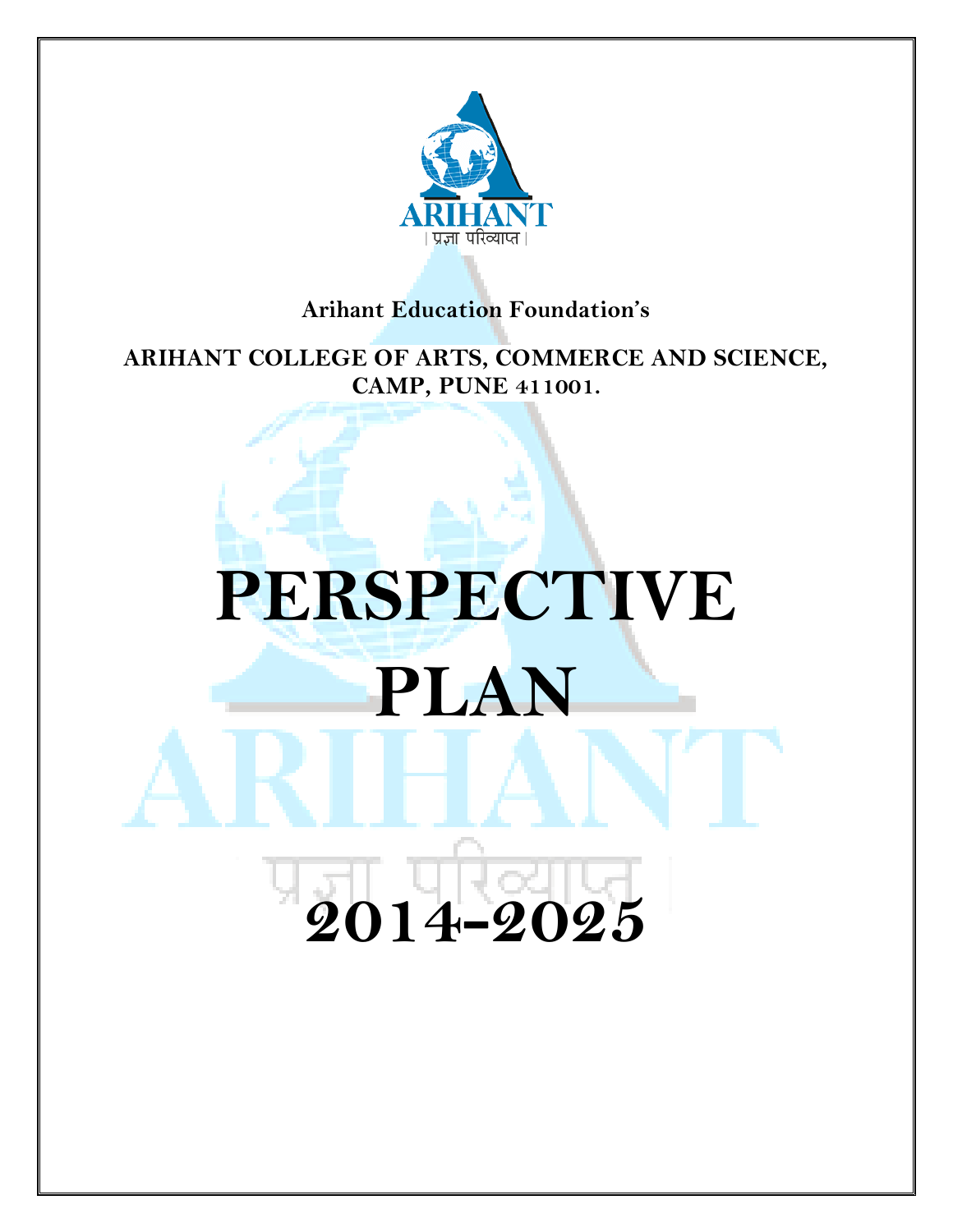#### **ABOUT THE COLLEGE**

Arihant College of Arts, Commerce and Science was established in the year 2006-07 and is a premier branch of Arihant Education Foundation (AEF- a Parent Institute). It is determined to prepare students with esteemed promises to act with judgment and integrity in the ever increasing responsible positions of leadership in the complex global business environment and is dedicated to serve their organizations, society, humanity and nation as a whole.

Arihant Education Foundation's Arihant College of Arts, Commerce and Science, Camp, Pune- 01 is affiliated to Savitribai Phule Pune University, Pune and established in 2007. The college is multi-faculty college and having ten UG programs and one PG programs. Along with regular university programs we run value added and certificate courses. It is a Jain Minority college.

Since establishment, college is constantly imparting education to the students for their overall development. The college offers different courses namely M.Sc. (Computer Science), B.Sc. (Computer Science), B.B.A., B.B.A. (C.A.), B.Sc. (Hospitality Studies), B. Com., and B.A. ACACS maintains a very transparent educational environment in the premises, because we believe in progressive enfoldment of the students towards becoming successful professionals as well as responsible citizens of nation.

#### **BASIC INFORMATION**

#### **Name and Address of the College**

**Name:** ARIHANT COLLEGE OF ARTS, COMMERCE AND SCIENCE, CAMP, PUNE

**Address:** Solapur Bazar Road, Near Pulgate Bus Stand, Camp, Pune- 411001.

**City :** Pune

**State** :Maharashtra

**Website** : www.arihantcollege.ac.in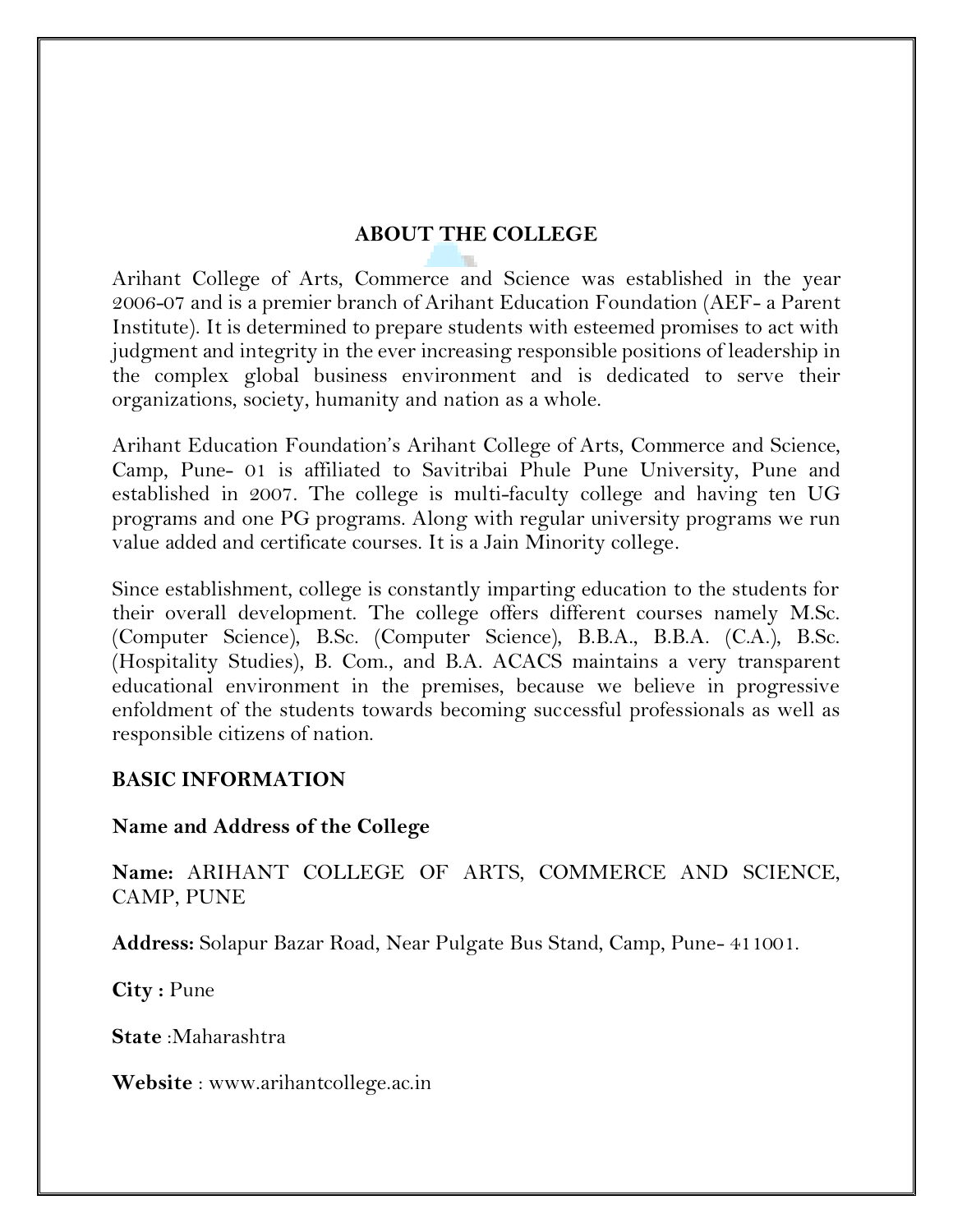#### **Strength, Weakness, Opportunity and Challenges (SWOC) :**

#### **Institutional Strength:**

- Management is having philosophic base.
- Cosmopolitan nature.
- Teaching Staff- qualified Approved and having retained for a longer period.
- Campus is equipped with IT facilities, supported with ERP, having e-governance.
- College is having very noble Vision, Mission and Objectives of the institution being the driving force of all the institutional endeavors.
- An upright and focused Management incorporates, motivates and appreciates all the developmental activities.
- A highly qualified, dedicated and devoted faculty leads to all the events in the pursuit of knowledge for the service of humanity.
- Teaching staff is engaged in quality improvement viz: M.Phil. and Ph.D. research papers and publications etc. Sincere efforts are taken by the management for boosting the morale.
- Effective functioning of alumni, spread over the nation and globe for placement, exploring avenues for expansion and development.
- Diverse, heterogeneous and secular atmosphere, local and outstate students assist for nurturing national integration.
- Centrally located premises with efficient transportation facility. Establishment of an exclusive digital library providing online transactions facilities.
- Significant contribution in Social Activities.
- Quest for excellence. Interactive teaching-learning approach.
- Excellent performances in sport activities at district, zonal, state and national levels.

#### **Institutional Weakness:**

- Constraint in developing infrastructure.
- Limited scope for outdoor game.
- Consultancy services to be accelerated for deriving maximum economic benefit from the expertise and potential available in our faculty.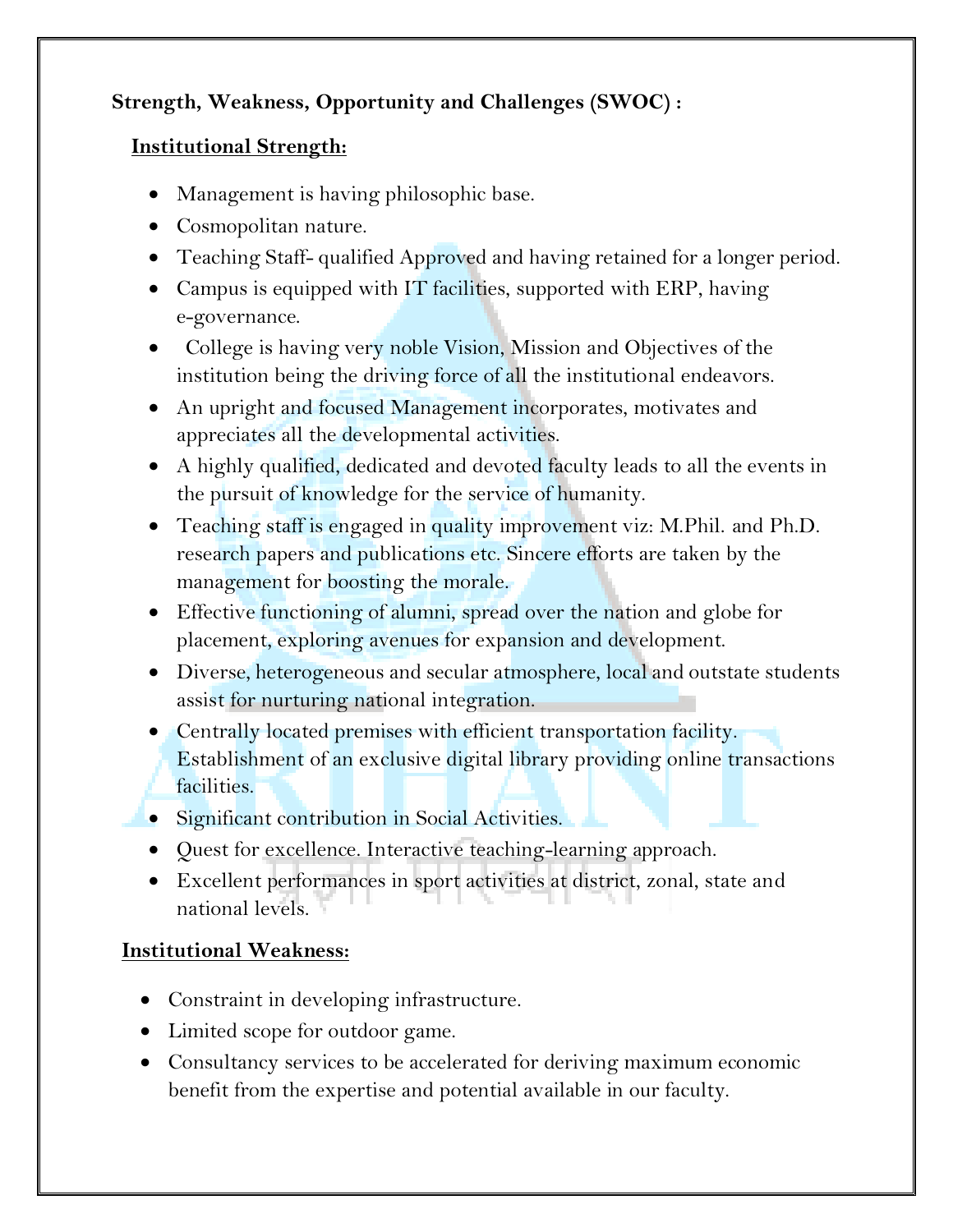- Number of Campus interviews is limited.
- Linkages are less in number.
- Crowded community, parking problem and busy street.
- No Research centre.

#### **Institutional Opportunity:**

- Easy accessibility of the emerging and recent technology having the capacity to improve the output.
- Collaborations with local and overseas organizations can be increased. There are vast opportunities for research activities.
- Expansion for commencing innovative UG and PG courses from affiliating university.
- To go for permanent affiliation and registration with UGC under 2(f) and 12B.
- To increase number of campus interviews of prominent organizations for better career opportunities of students.
- Examination Reforms to be undertaken for continuous evaluation.

#### **Institutional Challenge:**

- Ever increasing tendency of the students towards self-employment and employment.
- Multi-cultural stimuli and global practices affecting the educational ethos in Indian perspective.
- **Introducing research degree courses.**
- Developing own campus.
- Establishment of own online virtual System.(MOOC courses)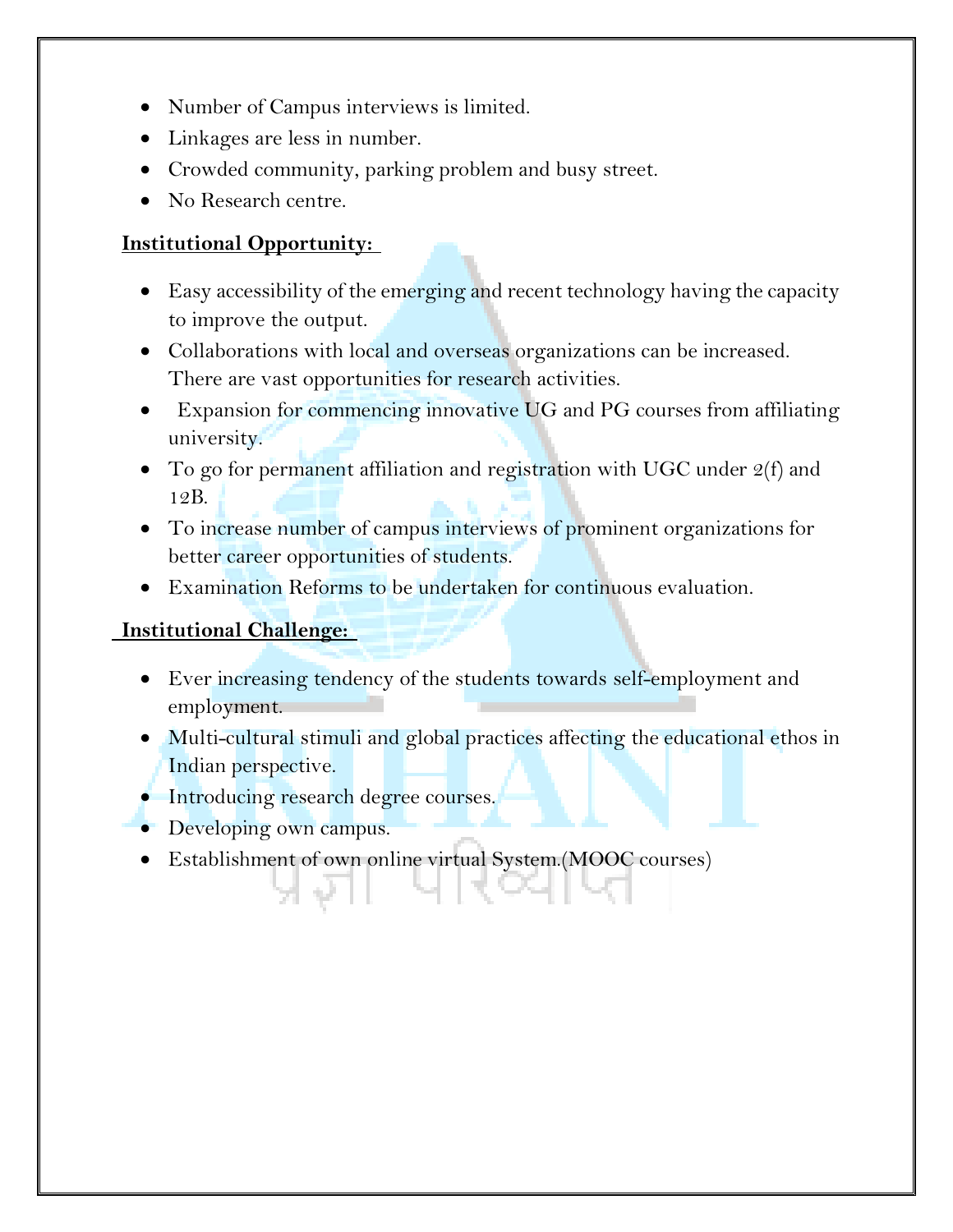#### **Guiding principles of perspective plan 2014-15 to 2024-25 :**

The college has prepared a perspective plan for the period of 2014-2025 by taking into consideration the quality indicators of seven criterion determined by NAAC. In the preparation of the draft of perspective plan, the management of the college has taken initiatives. Inputs from management policies, goals and objectives of the institution, inputs from the stakeholders are considered as a base for the preparation of the perspective plan.

The present Perspective Plan principally based on-

- 1) The NAAC guidelines for ensuring quality aspects in the higher education;
- 2) The vision of our parent body- Arihant Education Foundation
- 3) Vision and Mission Statement of Our College.
- 4) Quality Policy of the College.

This has helped us to formulate our future goals and keeping in mind the core values of NAAC.

Core Values of NAAC:

- 1. Contributing to National Development.
- 2. Fostering Global Competencies among Students.
- 3. Inculcating a Value System in Students.
- 4. Promoting the Use of Technology.
- 5. Quest for Excellence.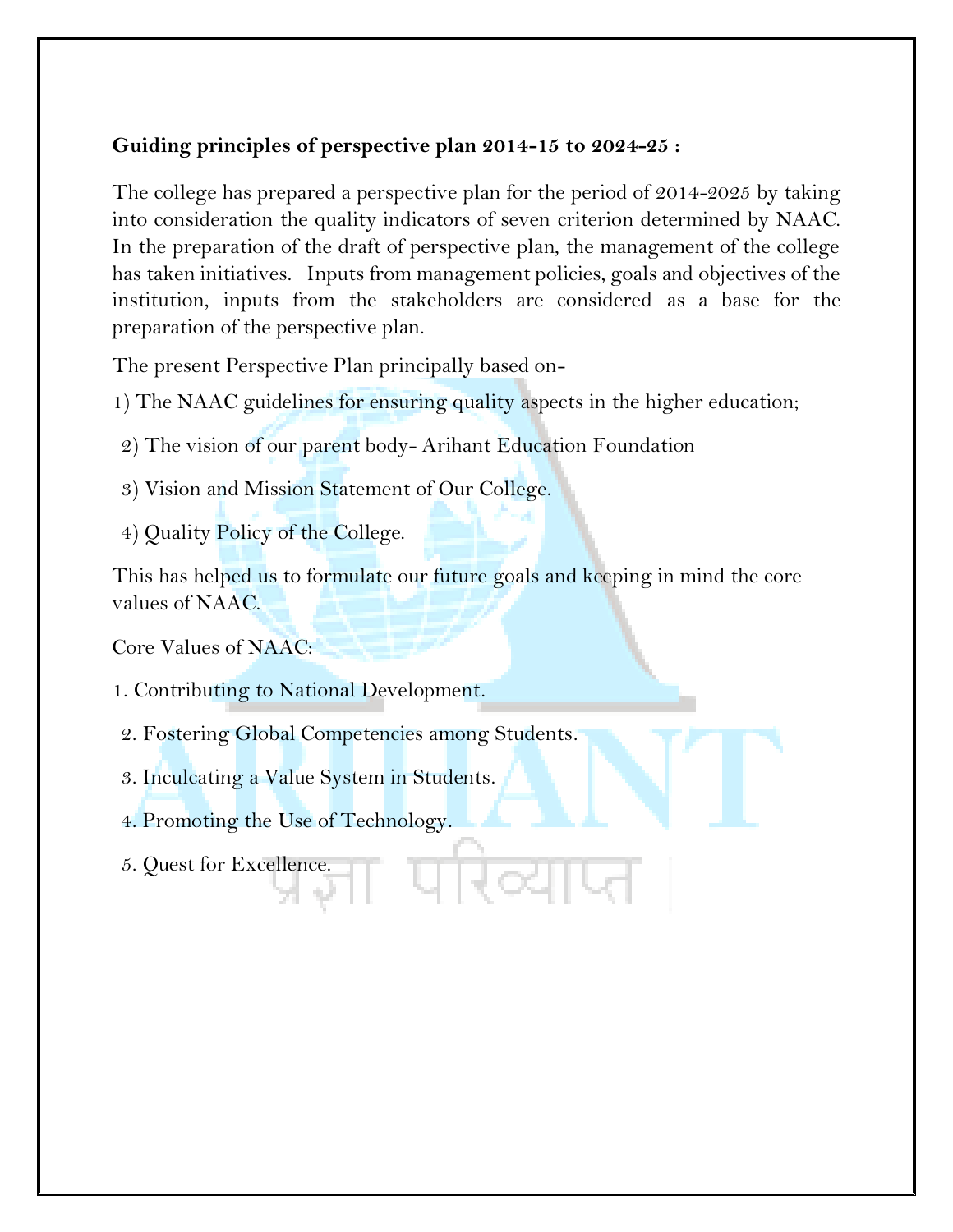#### **Vision:-**

Arihant Education Foundation (AEF) aspires to be a leader in every sphere and to be recognized for innovation and quality in teaching and learning process. AEF believes in wisdom expansion i.e.' pragya parivyapt by improving and bringing transformation among students and community, socially and academically through collaborations, innovation and extensive knowledge with skill training for national development.

#### **Mission:-**

1. To educate, empower and enrich the students with knowledge and skills.

2. To impart value based education to make the students competent, accountable and civilized citizens.

3. To motivate the students for commitment towards the society.

4. To develop moral, ethical, social, aesthetic and democratic values amongst students.

5. To provide a platform for interaction between academicians, industrialists and students for enhancing employability and developing human resources.

6. To prepare students for participating in global scenario and connecting with global issues.

7. To make students skilful and productive for their contribution in national development.

8. To emphasize on developing the emotional and social quotient amongst students.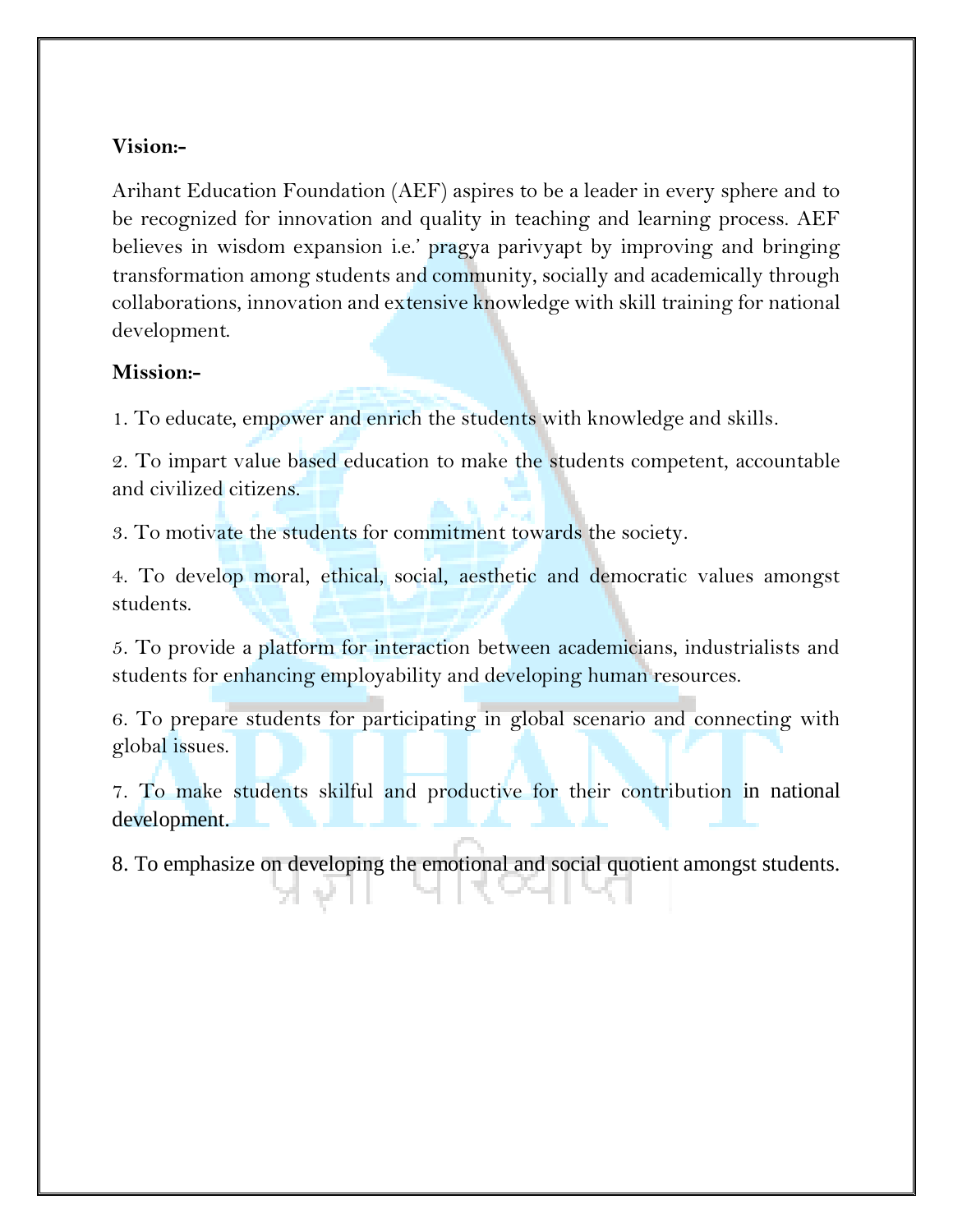#### **Aims and Objectives of Perspective Plan**

*The aim identified has been to bring three 'Hs' together in an integrated manner viz…* 

- **Hand** *(to develop skills)*
- **Head** *(to gain advanced knowledge) and*
- **Heart** *(to inculcate human values)*

To achieve these broad aims, a set of following objectives are identified to be achieved through this perspective plan over the next 10 years:

1. To uphold continuously good academic performance;

2. To inculcate student centric and effective teaching learning process;

3. To ensure transparency and credibility in the process of students' evaluation;

4. To develop a comprehensive system of student mentoring and student support;

5. To take care of horizontal and vertical up gradation of students considering the limits of time and expectations;

6. To create a research culture in faculty and students.

7. To launch value added and skills development programmes improving the employability of students;

8. To motivate students for self-employment and to enable them to emerge as entrepreneurs;

9. To involve a friendly, efficient and flawless administrative set up ensuring a smooth day to day functioning;

10. To empower faculty about emerging trend in their profession for academic advancement.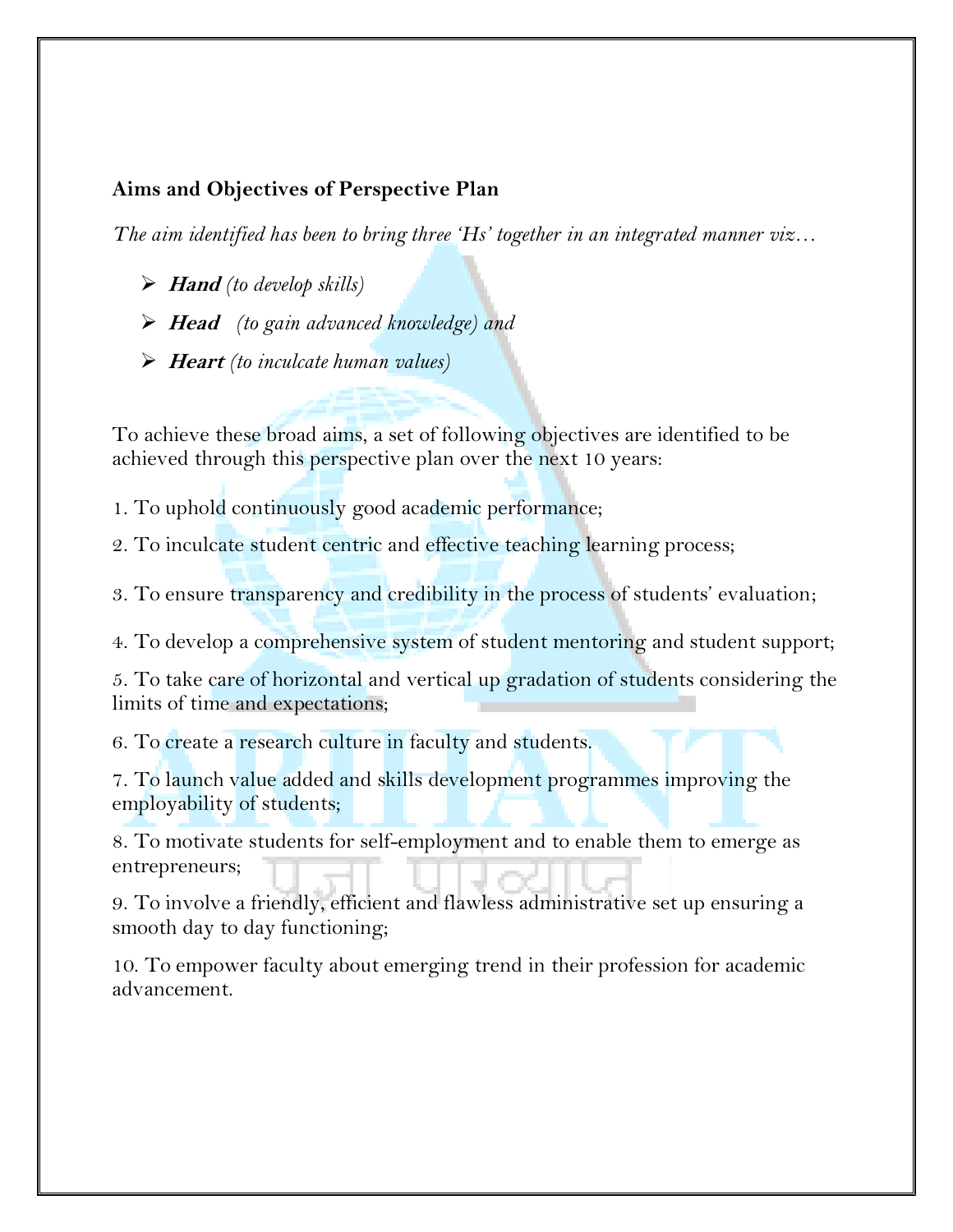## **Perspective Plan: 2014-2025**

# **1. Curricular Aspects:**

| Sr.            | <b>Area of Concentration</b>                                                                                                                                                                      | <b>Action Plan</b>                                                                                                                                                                                                                                                     |
|----------------|---------------------------------------------------------------------------------------------------------------------------------------------------------------------------------------------------|------------------------------------------------------------------------------------------------------------------------------------------------------------------------------------------------------------------------------------------------------------------------|
| No.            |                                                                                                                                                                                                   |                                                                                                                                                                                                                                                                        |
| 1.             | Appointment<br>of<br>Qualified<br>Teachers:                                                                                                                                                       | Well qualified and experienced teachers to be appointed<br>against all sanctioned posts through rigorous process of<br>interview and demo lectures as per norms and faculty<br>improvement programmes conducted subsequently.                                          |
| $\mathcal{Q}.$ | College working within the<br>affiliated colleges of Savitribai<br>Phule Pune University can do<br>little in review and development<br>of the curriculum of the<br>programme that college offers. | Faculties shall actively participate in the workshops<br>organized by BOS in curriculum<br>designing<br>and<br>development of degree, diploma and certificate courses.<br>College proposes to organize workshops and seminars on<br>curriculum of various subjects.    |
| 3.             | College proposes to introduce<br>new academic programmes at<br>UG and PG level                                                                                                                    | For undergraduate degree programmes, college intend to<br>introduce new divisions for B.Com, B.B.A.To introduce<br>College<br>B.B.A(IB), B.Sc.<br>also<br>proposes<br>to<br>start<br>Post-Graduate programmes in Commerce and Arts.                                    |
| $\overline{4}$ | College<br>plans<br>promote<br>to<br>academic flexibility by offering<br>additional range of<br>course<br>options.                                                                                | College will offer maximum possible flexibility with UG<br>and PG core options, elective options, certificate courses,<br>value added and bridge courses at the institute level.                                                                                       |
| 5.             | and the con-<br>established<br>To<br>the<br>well-structured feedback system<br>on curriculum from all the<br>stakeholders.                                                                        | College will have mechanism to obtain the feedback on<br>curriculum, its scientific, systematic<br>analysis<br>and<br>interpretation and we will enhance this for effective<br>communication to concerned authorities for revision and<br>restructuring of curriculum. |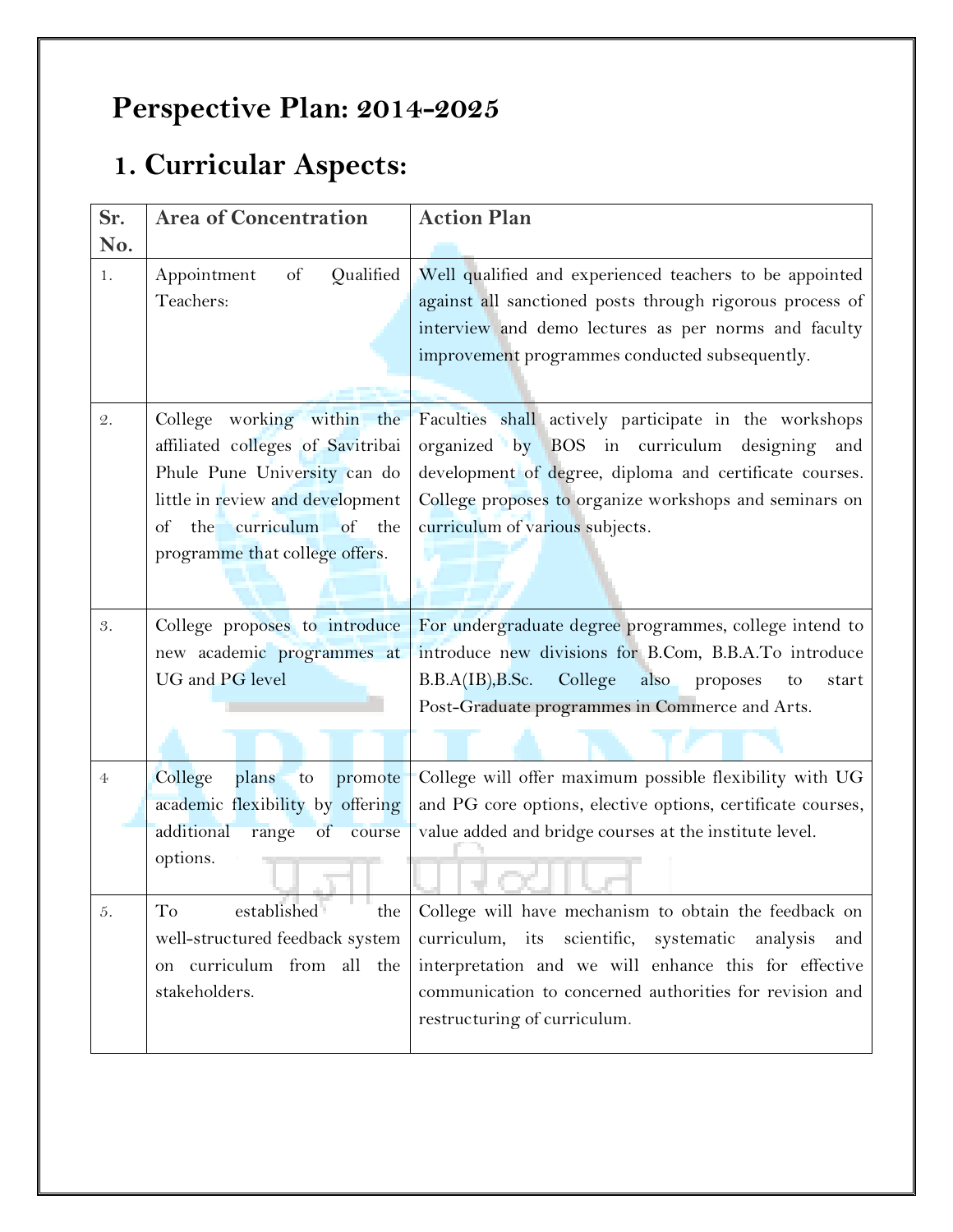# **2. Teaching Learning and Evaluation:**

| Sr.<br>No. | <b>Area of Concentration</b>                                                                                                                      | <b>Action Plan</b>                                                                                                                                                                                                                                                                                                                                                                                                                        |
|------------|---------------------------------------------------------------------------------------------------------------------------------------------------|-------------------------------------------------------------------------------------------------------------------------------------------------------------------------------------------------------------------------------------------------------------------------------------------------------------------------------------------------------------------------------------------------------------------------------------------|
| 1.         | College will strengthen well<br>defined<br>and<br>transparent<br>admission process.                                                               | College proposes to post the admission guidelines on<br>college website. The college has in place a well-defined,<br>transparent admission process based on first come first<br>serve basis coupled with reservation policy and will<br>continue the same process in future too.                                                                                                                                                          |
| 2.         | will<br>focus<br>The<br>college<br>on<br>strengthening<br>teaching<br>the<br>learning process with a view to<br>enhance the quality of education. | The college will ensure intensive use of innovative<br>teaching and learning resources like LCD Projectors for<br>power point presentations, models, internet connections,<br>Interactive Language Laboratory, Computing Laboratory,<br>etc for ICT enabled Teaching-Learning.                                                                                                                                                            |
| 3.         | Attendance<br>regularity<br>of<br>students.                                                                                                       | Student's attendance shall be maintained and reported to<br>designated committee. The students having less than 60%<br>attendance shall be identified for further necessary action.<br>Parent meetings will be conducted in order to discuss the<br>attendance and performance of the students.                                                                                                                                           |
| 6.         | Policies to cater to diverse<br>academic, social, economic needs<br>of students.                                                                  | The college aims at inclusive education, so efforts will be<br>made<br>enroll<br>students<br>from<br>to<br>rural,<br>backward,<br>economically and socially backward section of society. The<br>college will provide congenial atmosphere to students<br>coming from other states and neighbouring countries.                                                                                                                             |
| 7.         | Introduction of Innovations in<br><b>Evaluation Process.</b>                                                                                      | The college will continue to strengthen the evaluation<br>process, where student's academic performance will be<br>evaluated continuously by conducting tests, assignments,<br>presentations, projects, viva- voce, term / semester<br>examinations, The college will strengthen evolve the<br>system of categorization of students on the basis of their<br>performance and related aspects into slow, average and<br>advanced learners. |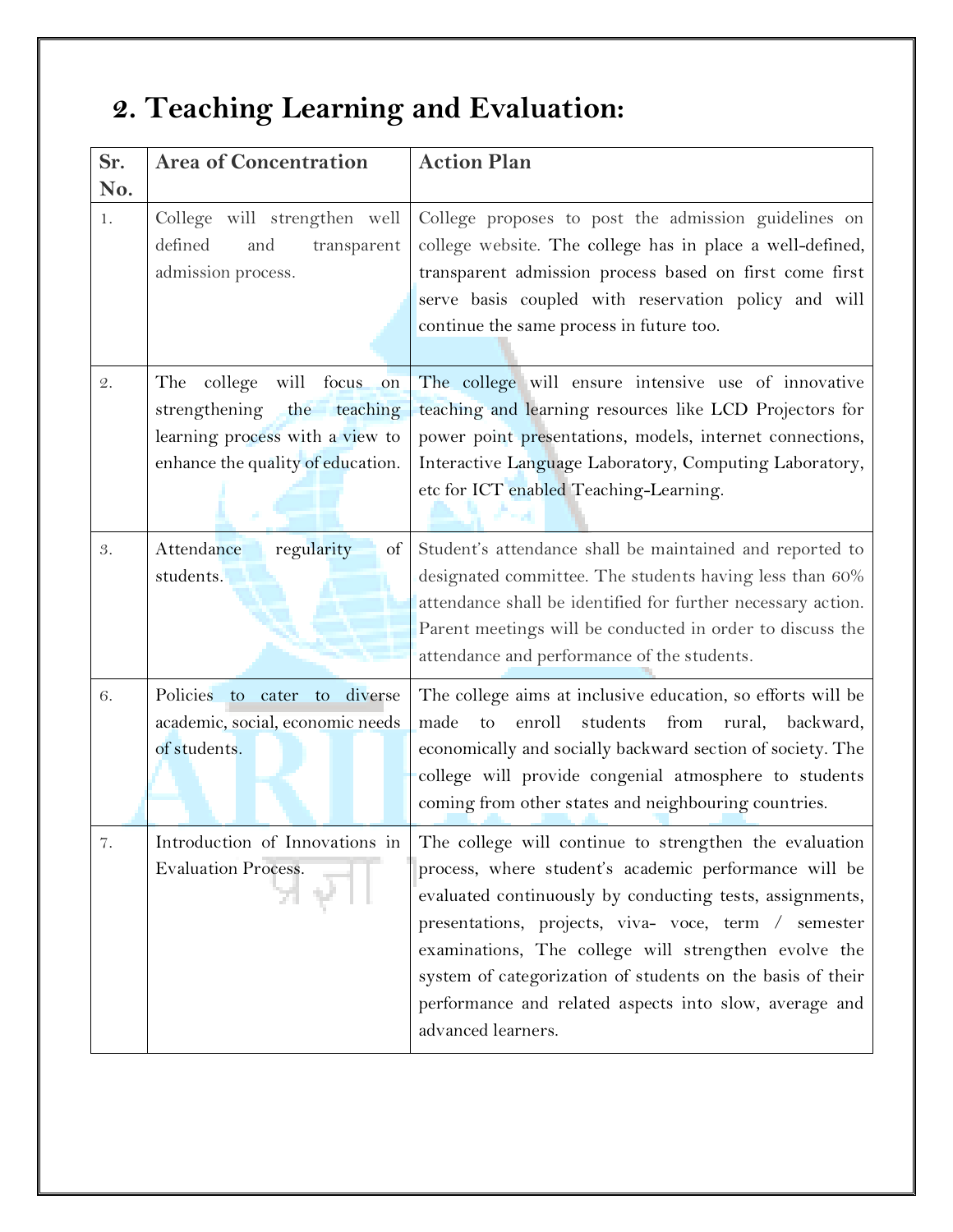# **3. Research Consultancy and Extension:**

| Sr.             | <b>Area of Concentration</b>                                       | <b>Action Plan</b>                                            |
|-----------------|--------------------------------------------------------------------|---------------------------------------------------------------|
| No.             |                                                                    |                                                               |
| 1.              | The college always promotes                                        | Faculty shall be encouraged to submit major and minor         |
|                 | research oriented activities and                                   | research projects proposals to various funding agencies,      |
|                 | makes an effort to motivate the                                    | also to undertake collaborative research<br>and<br>at         |
|                 | faculty and students to work                                       | State/National level.                                         |
|                 | towards the same.                                                  | Faculty shall be motivated to publish research papers in      |
|                 |                                                                    | reputed journals and participate and present research         |
|                 |                                                                    | papers in seminars and conferences.                           |
|                 |                                                                    |                                                               |
|                 |                                                                    | Faculty will be encouraged to upgrade their academic          |
|                 |                                                                    | qualification by enrolling themselves for Ph.D. College       |
|                 |                                                                    | intends to start research journal, plans to get it registered |
|                 |                                                                    | and pursue for getting ISSN for it.                           |
| $\mathcal{Q}$ . | Consultancy.                                                       | The college will explore options to provide consultancy       |
|                 |                                                                    | services to Corporate & Research scholars.                    |
|                 |                                                                    | The college will motivate and appreciate the faculty in case  |
|                 |                                                                    | they provide consultancy services.                            |
|                 |                                                                    | The NSS unit of college will continue to provide services to  |
| 3.              | Greater impetus will be given to                                   | the community with zeal and enthusiasm.                       |
|                 | extension activities in order to                                   |                                                               |
|                 | produce morally uplifting and                                      | The practice of organizing blood donation camps for the       |
|                 | socially responsible citizens.                                     | community will be continued by the college.                   |
|                 |                                                                    | The college will join hands with various government           |
|                 |                                                                    | bodies in carrying out their social missions.                 |
| 4.              | Educational linkages in terms of<br>MoU<br>with<br>premier<br>more | The college will have linkages, MOU's and collaborations      |
|                 | institutions<br>and<br>take<br>up                                  | with various agencies and industries to explore the           |
|                 | collaborative research projects                                    | practical knowledge through guest lectures, industrial        |
|                 |                                                                    | visits, field trips, training and placement activities.       |
|                 |                                                                    |                                                               |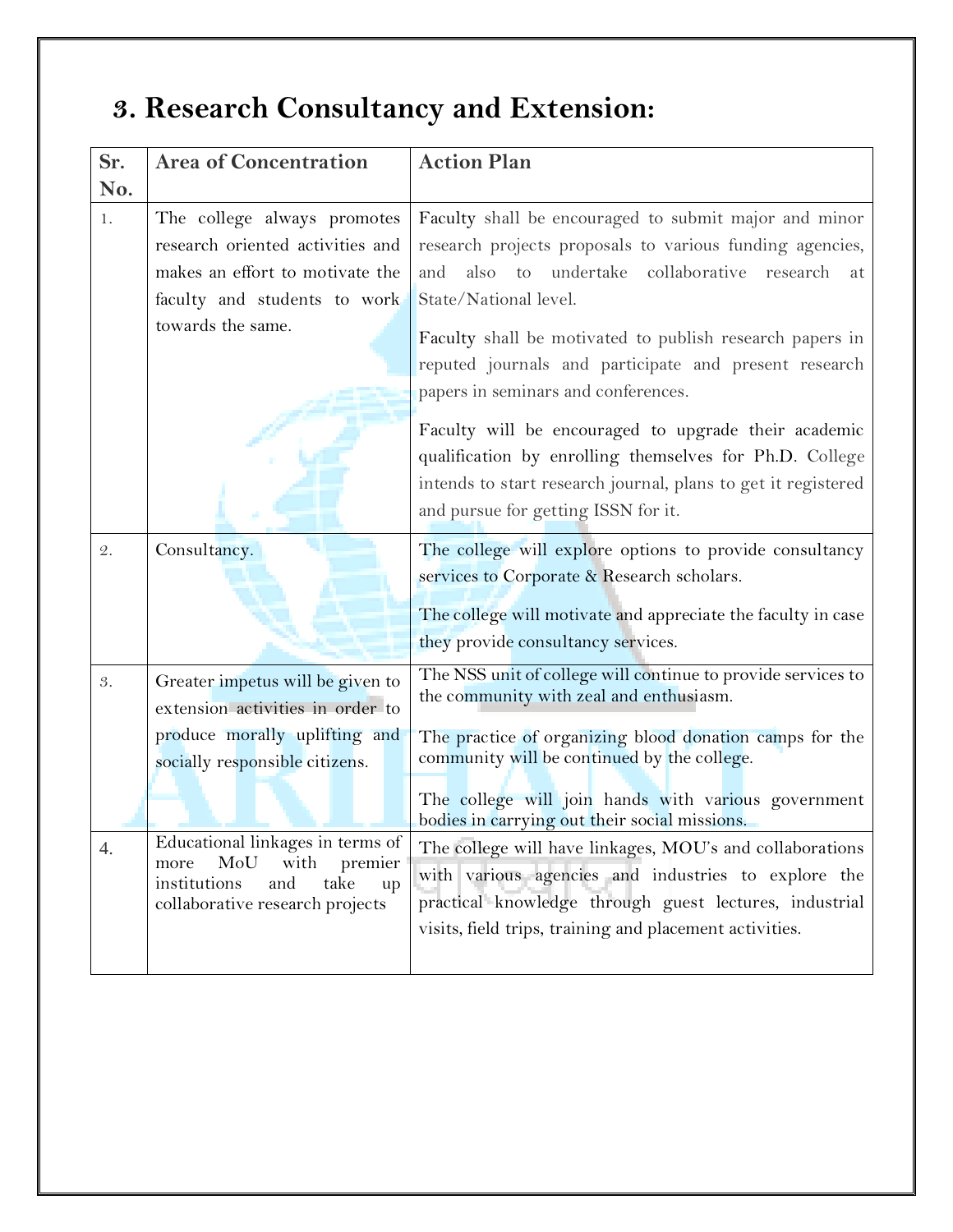## **4. Infrastructure and Learning Resources:**

| Sr.<br>No.     | <b>Area of Concentration</b>                                                                                                             | <b>Action Plan</b>                                                                                                                                                                                                                                                                                                                                                                                                                                                                                                               |
|----------------|------------------------------------------------------------------------------------------------------------------------------------------|----------------------------------------------------------------------------------------------------------------------------------------------------------------------------------------------------------------------------------------------------------------------------------------------------------------------------------------------------------------------------------------------------------------------------------------------------------------------------------------------------------------------------------|
| 1.             | College proposes to have its own<br>building in future.                                                                                  | Though the institute does not have its own building, the<br>management and the governing body have taken efforts to<br>provide good infrastructure on lease premise. The<br>infrastructure of the institute is developed to keep pace<br>with the needs. Care is taken to maintain the building<br>frequently. The infrastructure facilities are put to their<br>maximum use.                                                                                                                                                    |
| $\mathcal{Q}.$ | Upgradation and augmentation<br>of IT infrastructure to promote<br>extensive use of ICT in all<br>academic and administrative<br>affairs | Construction of classrooms equipped with LCD projector<br>facility. Seminar hall with audio visual facilities. Computers<br>at laboratories, offices, Library and departments with LAN.<br>Effective internal communication through intercom<br>facilities. To provide Wi-Fi facility to the students and the<br>staff. Develop and install complete ERP in the college.                                                                                                                                                         |
| 3.             | Physical Facilities. To provide,                                                                                                         | Adequate number of spacious and ventilated class rooms.<br>Adequate number of spacious well equipped laboratories.<br>Drinking water facilities with coolers and water purifiers.<br>Adequate number of toilet blocks for girl and boy students<br>and staff. Well secured firefighting facilities.<br>Effective internal communication through intercom<br>facilities. Spacious vehicle parking facility. Availability of<br>adequate and secured firefighting facilities. Expanding<br>CCTV surveillance system in the campus. |
|                |                                                                                                                                          | Expanding and upgrading sports infrastructure facility.<br>Boys and Girls Common Rooms.                                                                                                                                                                                                                                                                                                                                                                                                                                          |
| 4.             | Spacious and fully computerized<br>Central Library.                                                                                      | With ever increasing holdings and user friendly and<br>comprehensive Library services, proposed to have adequate<br>number of books in the library.<br>Complete automation of Library services.<br>To provide e-learning resources, e-journals, e-books to<br>students and faculty.                                                                                                                                                                                                                                              |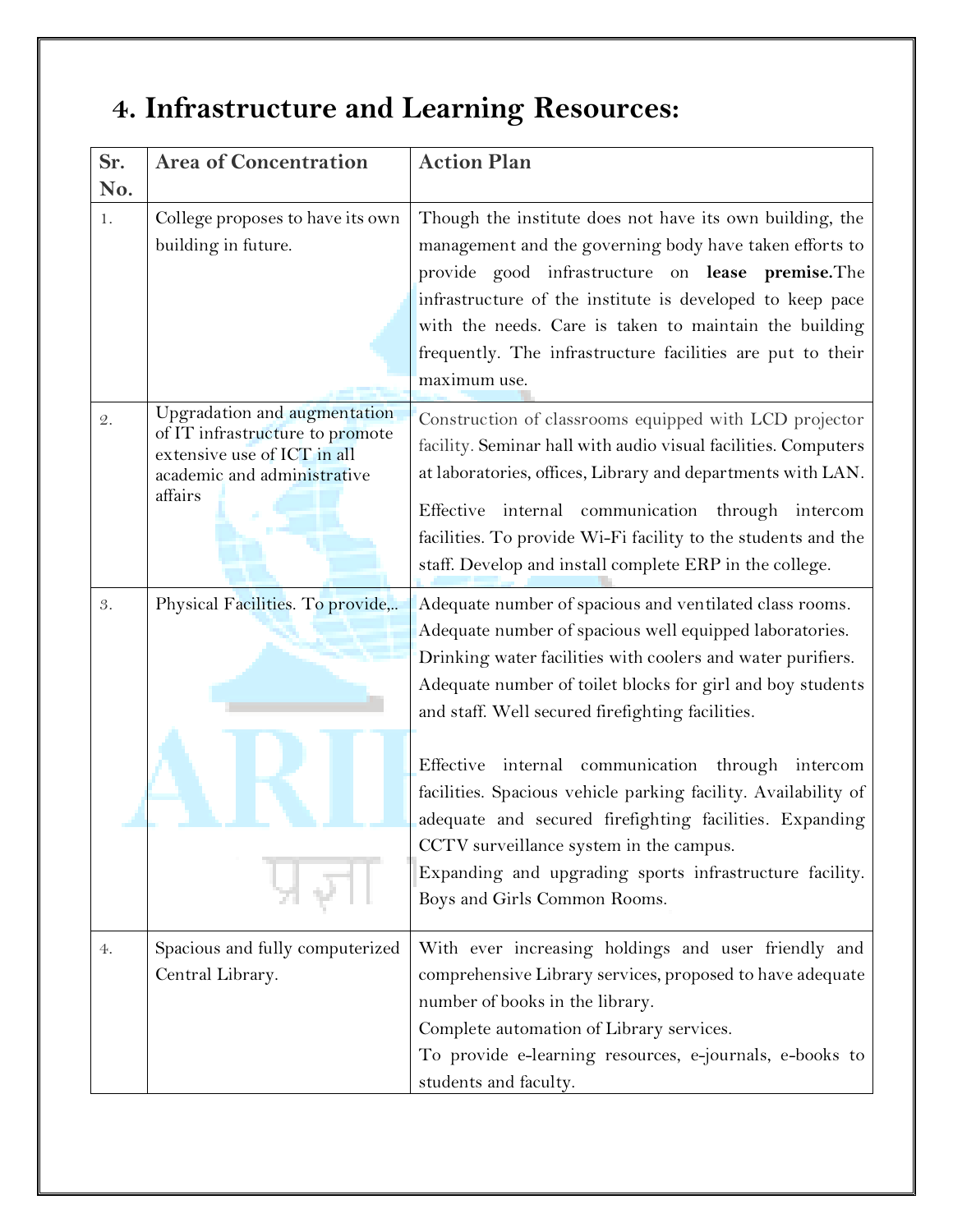# **5. Student Support and Progression:**

| No.             | <b>Area of Concentration</b>                                                                                       | <b>Action Plan</b>                                                                                                                                                                                                                                                                                                                                                                                                                                                                                                                                                                                                                                                                                                                                                                                                                                       |
|-----------------|--------------------------------------------------------------------------------------------------------------------|----------------------------------------------------------------------------------------------------------------------------------------------------------------------------------------------------------------------------------------------------------------------------------------------------------------------------------------------------------------------------------------------------------------------------------------------------------------------------------------------------------------------------------------------------------------------------------------------------------------------------------------------------------------------------------------------------------------------------------------------------------------------------------------------------------------------------------------------------------|
| 1.              | college<br>The<br>will<br>work<br>extensively to ensure<br>student<br>support and progression.                     | Expanding student support facilities for students on the<br>basis of capabilities and social meritorious, needy,<br>non-creamy etc. Liberal concessions and scholarships to<br>economically weak students Providing financial help<br>through "Earn While You Learn Scheme".<br>Continuing the practice of felicitating the meritorious<br>students in prize distribution function with momentous and<br>certificates. Special coaches shall be invited for different<br>games to train the students and promote the sports.<br>The college will establish Health Centre where first aid and<br>basic medical facilities will be made available for the<br>students.<br>To conduct soft skill development programme for students.<br>Organize study tours, industrial visits, field visits.<br>To initiate Alumni engagement for development of college. |
| $\mathcal{Q}$ . | guidance,<br>placement<br>Career<br>services and students welfare<br>schemes shall be provided to the<br>students. | The college will have a Centre for Career Guidance,<br>Placement and Counselling which will provide career<br>guidance and placement facilities to the students.<br>To establish MPSC/UPSC Competitive Examination Cell<br>, Entrepreneurship Development Cell.<br>To establish vocational guidance and training centres.                                                                                                                                                                                                                                                                                                                                                                                                                                                                                                                                |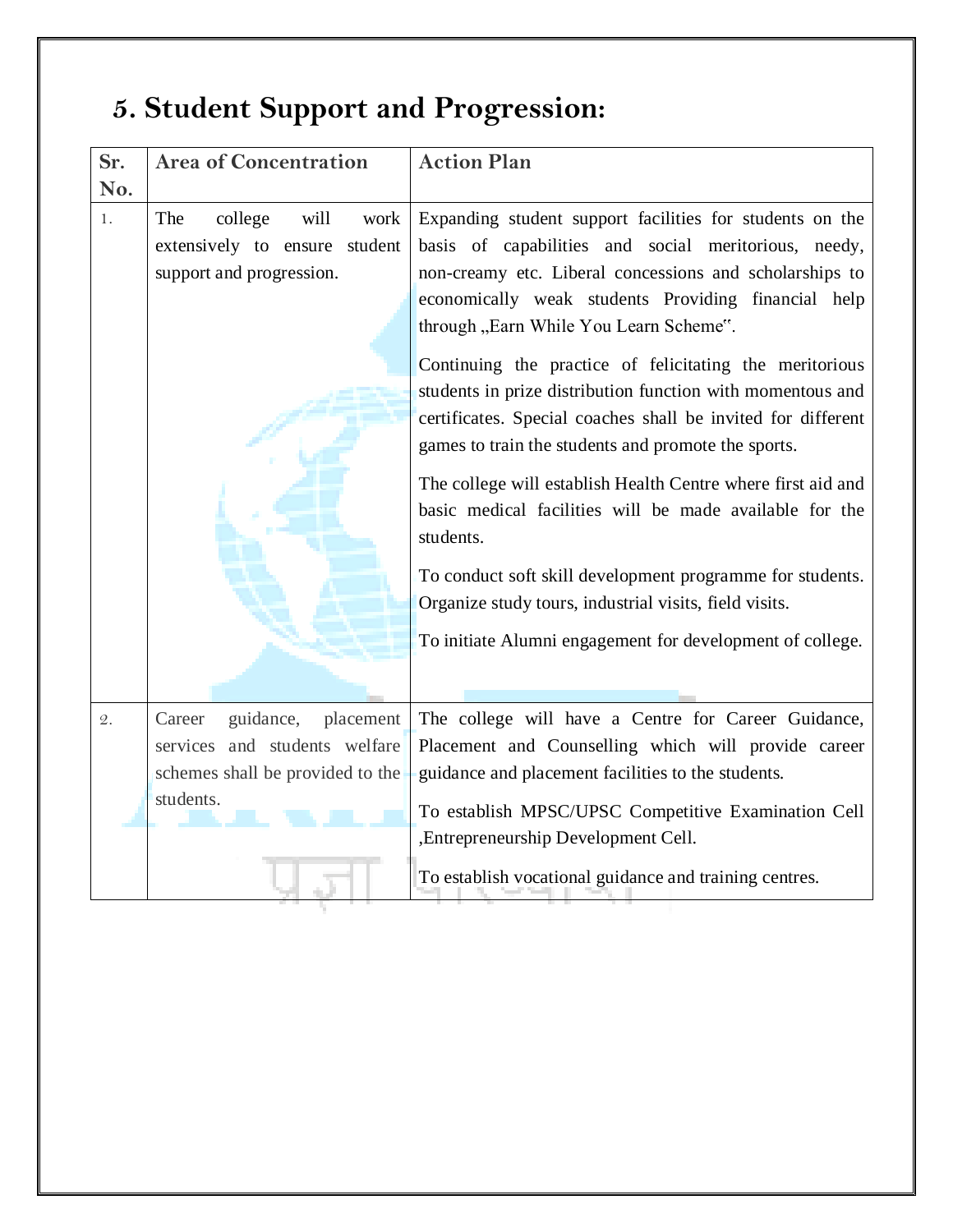# **6. Governance Leadership and Management**:

| Sr.             | <b>Area of Concentration</b>               | <b>Action Plan</b>                                                                |
|-----------------|--------------------------------------------|-----------------------------------------------------------------------------------|
| No.             |                                            |                                                                                   |
| 1.              | Mission<br>Vision<br>and<br>of             | The college will strictly adhere to its vision and mission.                       |
|                 | Institution.                               | Vision and mission of the institution will be communicated                        |
|                 |                                            | effectively to all stake holders by printing in Prospectus                        |
|                 |                                            | and by placing it in prominent places in the college                              |
|                 |                                            | premises.                                                                         |
| $\mathcal{Q}$ . | Organisational Arrangement.                | The management and employees will work together for the                           |
|                 |                                            | betterment of the institute. Decentralized administrative                         |
|                 |                                            | mechanism with accountability. Participative functioning                          |
|                 |                                            | of the institution involving all members of the staff.                            |
|                 |                                            | Equitable allocation of responsibilities.                                         |
| 3.              | Faculty and Staff Empowerment<br>strategy. | Appointment of faculty on the basis of merit.                                     |
|                 |                                            | Faculties will be promoted and motivated to attend the                            |
|                 |                                            | faculty development programmes. Annual performance                                |
|                 |                                            | appraisal system to be formalized for teaching and non                            |
|                 |                                            | teaching staff.<br>To implements various staff welfare                            |
|                 |                                            | schemes and programs.                                                             |
| 4.              | Proposed to have quality                   | QAC of college will work continuously to ensure quality                           |
|                 | management system.                         | enhancement and<br>sustenance.<br>The formulation of                              |
|                 |                                            | perspective plan will be based on a comprehensive review                          |
|                 |                                            | of different programmes keeping in mind their viability.                          |
|                 |                                            | Timely Academic Administrative audit will also be held to                         |
|                 |                                            | ensure effective deployment of strategy.                                          |
| 5.              | Financial Management and                   | Growth oriented Annual budgetary allocation.                                      |
|                 | resource mobilization                      | Effective                                                                         |
|                 |                                            | internal<br>control, compliance<br>monitoring                                     |
|                 |                                            | mechanism, periodic internal audit and timely statutory<br>audit of the accounts. |
|                 |                                            | Continuous efforts to obtain development grants from                              |
|                 |                                            | funding agencies such as UGC, MHRD, ICSSR, State                                  |
|                 |                                            | Government, University etc.                                                       |
|                 |                                            |                                                                                   |
|                 |                                            | Reserve Fund/ Corpus to be maintained sufficiently as per                         |
|                 |                                            | norms.                                                                            |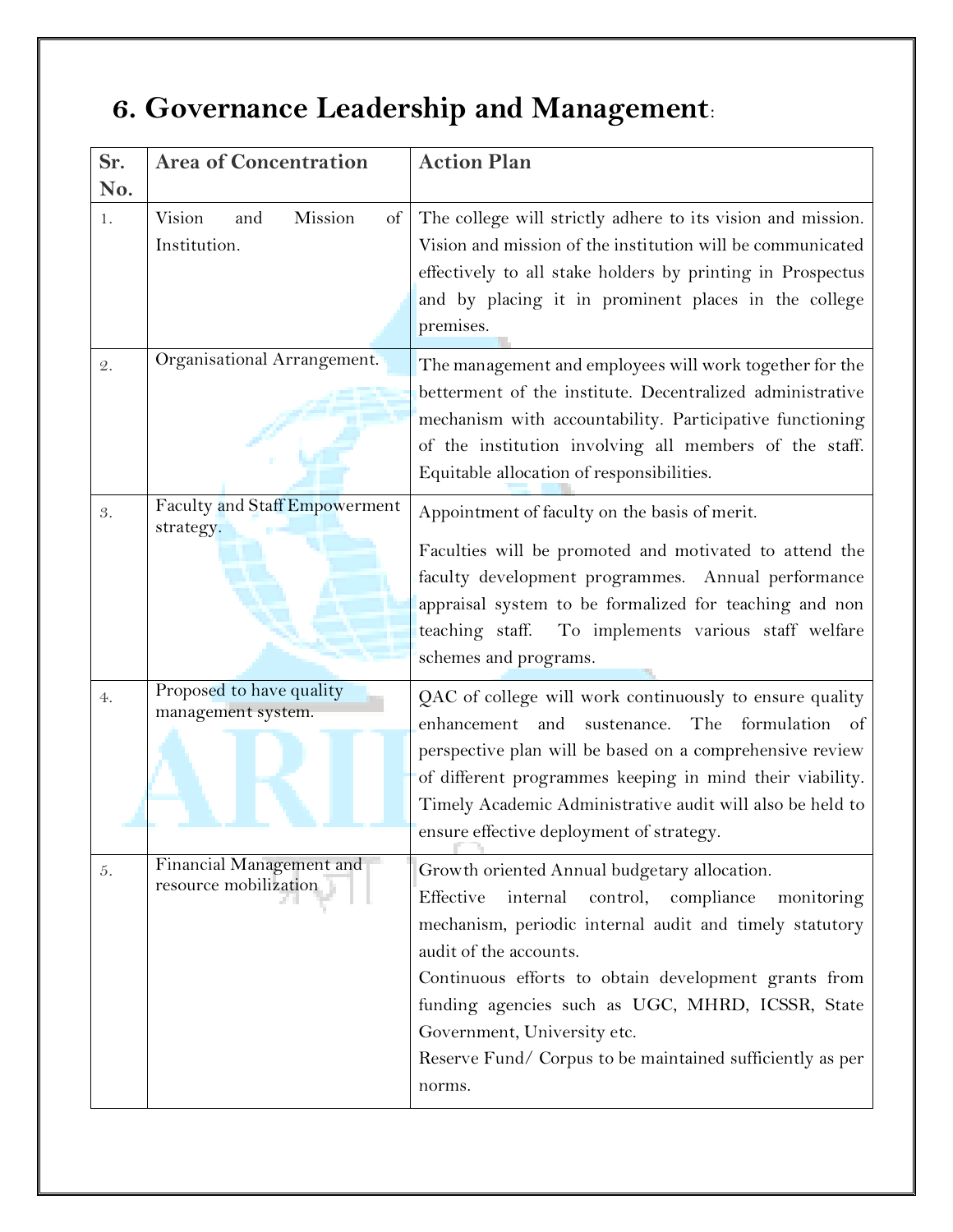### **7. Innovations and Best Practices**:

| Sr.             | <b>Area of Concentration</b>     | <b>Action Plan</b>                                                                                                                                                                                                                                                                                                                                                                                                                                                                                                              |
|-----------------|----------------------------------|---------------------------------------------------------------------------------------------------------------------------------------------------------------------------------------------------------------------------------------------------------------------------------------------------------------------------------------------------------------------------------------------------------------------------------------------------------------------------------------------------------------------------------|
| No.             |                                  |                                                                                                                                                                                                                                                                                                                                                                                                                                                                                                                                 |
| 1.              | <b>Environment Consciousness</b> | Each day college to ensure that it has a clean campus.<br>Energy conservation by reducing electricity consumption<br>through installation of LED lights. The College will<br>undertake regularly Green Audit. The college will promote<br>campus and will achieve paper less<br>eco-friendly<br>administration. The college will continue the policy of<br>recycling of e-waste. To undertake and apply scientific<br>methods for waste management. College will take<br>initiatives for water recycling/Rain water harvesting. |
| $\mathcal{Q}$ . | Innovations                      | Focus shall be on innovative efforts in its academic growth.<br>It must be ensured that the institution displays sensitivity<br>to changing educational, social and market demands,<br>promotes ambience of creativity and innovation by<br>adopting quality management strategies in all academic<br>and administrative aspects.                                                                                                                                                                                               |
| 3.              | <b>Best Practices</b>            | The college will continue the Best practices of enhancing<br>ICT facility in the college and promote the Human<br>Resource development.                                                                                                                                                                                                                                                                                                                                                                                         |
|                 |                                  |                                                                                                                                                                                                                                                                                                                                                                                                                                                                                                                                 |
|                 |                                  |                                                                                                                                                                                                                                                                                                                                                                                                                                                                                                                                 |